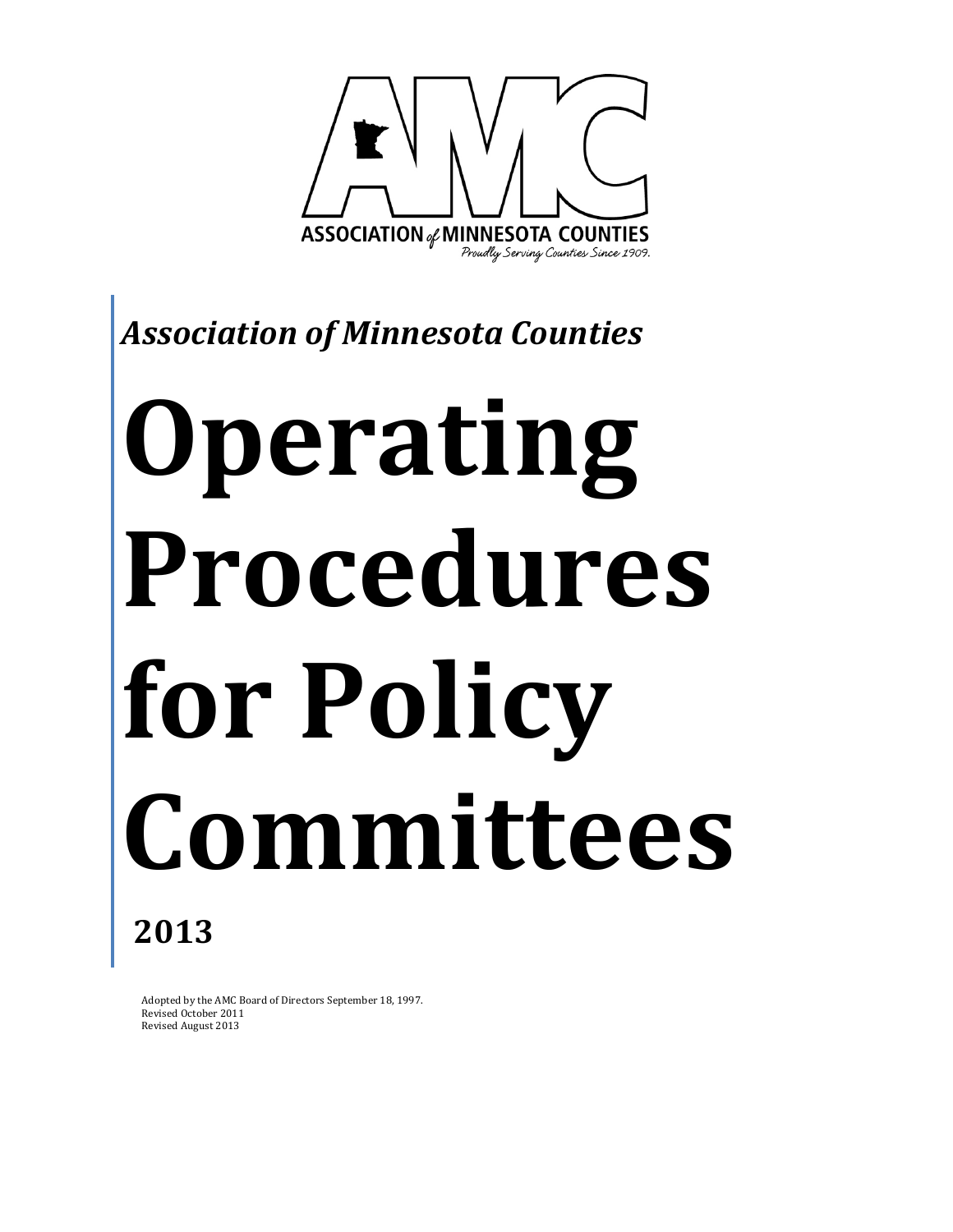# **I. DEFINITIONS**

The following defined terms shall have the meanings given unless otherwise provided or indicated by the context of this document.

- A. "Association" means the Association of Minnesota Counties.
- B. "Board" means the Board of Directors of the Association.
- C. "Policy Committee" means those standing committees established by the Board of the Association.
- D. "Commissioner" means a duly elected and qualified county commissioner.
- E. "County Official" or "Official" means any duly elected or duly appointed and qualified employee of a department, agency or instrumentality of a county who serves on either a full-time or part time basis.
- F. "Member County" means any county in the State of Minnesota that pays the annual membership fee established by the Association.
- G. "District" means the AMC Districts as established by the Board of Directors.
- H. "Policy Committee Member" means any commissioner or county official appointed by a member county to one of AMC's five Policy Committees.

## **II. ESTABLISHMENT**

#### **The AMC Board of Directors hereby establishes the following AMC Policy Committees:**

- A. Environment & Natural Resources
- B. General Government
- C. Health & Human Services
- D. Public Safety
- E. Transportation & Infrastructure

## **III. GENERAL PURPOSES**

#### **The general purposes of the AMC Policy Committees shall include:**

- A. To secure the input and cooperation of counties in the study of county issues and provide a forum for the application of the knowledge obtained to improve the management and accountability of county government.
- B. To provide a formal process whereby county officials may exchange information, ideas, experiences and obtain expert advice.
- C. To develop and recommend to the AMC Board of Directors and the Association membership, policies and programs that will assist in county government effectiveness and efficiencies.
- D. To assist Association staff in the representation of the Association's adopted county policy positions to the Legislature, state administrative agencies, other levels of government and the public.

# **IV. JURISDICTION**

Each Policy Committee shall have primary jurisdiction over the following subject matter.

- A. **Environment & Natural Resources Policy Committee:** Solid waste, natural resource management, water quality, air quality, land use, drainage and other issues associated with these topic areas.
- B. **General Government Policy Committee:** Finance, taxation, personnel, intergovernmental relations, county structure, economic development and other issues associated with these topic areas.
- C. **Health & Human Services Policy Committee:**  Public health, health care, welfare, social services, jobs and training, and other issues associated with these topic areas.
- D. **Public Safety Policy Committee:** Public safety, law enforcement, probation services, corrections, and other issues associated with these topics.
- E. **Transportation & Infrastructure Policy Committee:** Transportation, infrastructure and other issues associated with this topic area.

# **V. POLICY COMMITTEE MEMBERSHIP**

#### **Membership on the Policy Committees shall be made in accordance with the following:**

- A. Each county can appoint one commissioner or county official to each of the five policy committees. Those counties with seven commissioners can appoint one additional member to no more than two policy committees. Each county must have at least one member appointed to each policy committee. No policy committee member can be on more than one policy committee. These appointments are forwarded to the district director. It is their responsibility to check for completeness and accuracy before forwarding to the Member Services Manager.
- B. If for any reason a vacancy occurs on the Policy Committee, the member county where the vacancy occurred shall forward a replacement name to the District Director and Member Services Manager.
- C. Each District shall annually review Policy Committee membership to ensure full District representation.
- D. Organizations of county officials or employees may designate (when approved by the AMC Board of Directors) one or more of their members to serve as ex-officio members of the Policy Committees.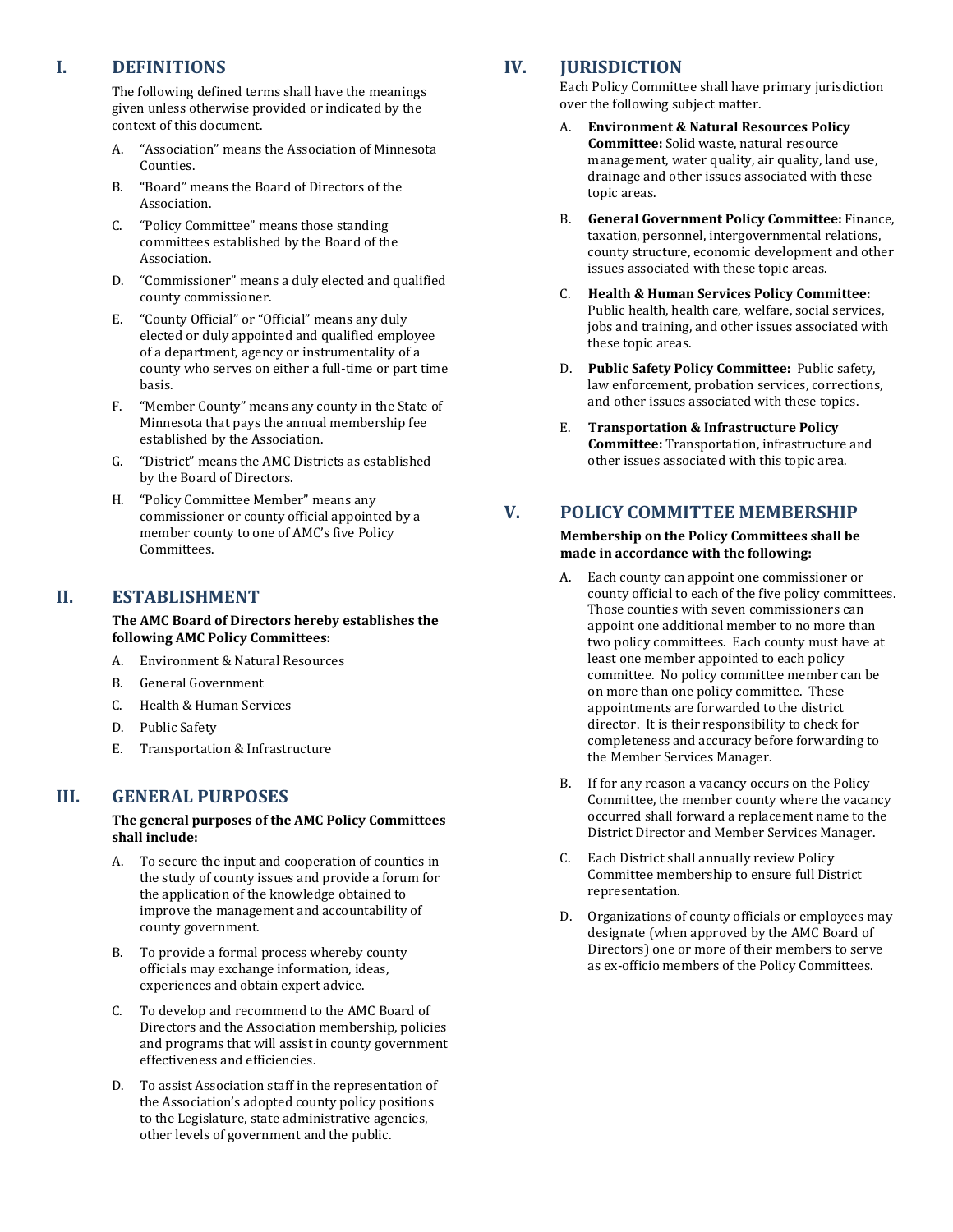# **VI. SUB-COMMITTEES**

Each Policy Committee may organize in any manner which best serves the needs of the committee including the creation of sub-committees. Sub-committees are committees established by the Policy Committee for the purpose of providing policy input to the full committee on broad policy issues; of supplying technical support and policy direction to Policy Committees or to study a specific issue that is under the purview of the Policy Committee.

#### **Policy Committees should consider the establishment of sub-committees where any of the following criteria exist:**

- 1. An issue is of such complexity or importance that special emphasis should be given to the topic.
- 2. The issue cannot be dealt with using the normal committee process.
- 3. The issue is technical in scope and requires the specialized knowledge that county professional staff may provide.
- 4. The issue is a broad policy area that should be given additional time for policy development that may not be available within the normal committee process.

#### **When policy sub-committees are established, the following guidelines should be used for their establishment:**

- 1. The mission, goals, objectives, duration, and topic issues to be dealt with by the sub-committee must be written and be clearly understood by all who are involved.
- 2. The president of AMC shall appoint sub-committee chairs and members of the sub-committee after consultation with the Policy Committee chair. Only appointed members of the Policy Committee shall be eligible to vote on sub-committee issues. Membership on a sub-committee should reflect a balance and range of diversities.
- 3. The recommendations of all sub-committees shall be forwarded to the full committee for action.
- 4. Non-members of a Policy Committee may be invited to participate as members of the subcommittee.

# **VII. REGULAR MEETINGS, QUORUM &**

### **VOTING**

- A. **Regular Meetings:** The Policy Committee may provide by resolution the time and place for holding regular meetings of the Committee. The Committee shall hold at least two regular meetings each year to consider resolutions submitted by member counties. A notice of every meeting of the Committee shall be sent to each member of the committee. Such notice shall state the time and place of the meeting.
- B. **Quorum:** Ten members shall constitute a quorum for the transaction of business by the Committee.
- C**. Voting:** Each committee member shall be entitled to one vote on any matter before the committee. All motions shall carry by a simple majority.
- D. **Expenses:** AMC does not reimburse committee members for travel expenses associated with attendance at committee meetings, nor does AMC pay a per diem to committee members.

# **VIII. OFFICERS**

#### **Each Policy Committee shall annually elect a committee chair and vice chair.**

- A. The election shall be held at the policy committee meeting during the December annual conference. The chair shall preside at all regular committee meetings; shall perform the usual duties of the chair and may speak for or on behalf of the committee. In the absence of the chair, the vice chair may perform the duties of the chair. No chair may serve more than two consecutive one-year terms.
- B. A policy committee member may be elected as chair or vice chair of a policy committee meeting.
- C. The chairperson of each Policy Committee shall serve as a member of the Board of Directors. Chairpersons shall receive a per diem and be reimbursed for expenses for all board meetings or for those approved duties outside the regular duties of the chairperson.
- D. Policy Committee Chairpersons and Vice Chairpersons are expected to represent the Association and its interests ethically and with honesty. In the event that a Committee Chairperson or Vice Chairperson publicly misrepresents or acts in opposition to positions of their committee duly adopted by the Association, the AMC Board of Directors may remove the individual from the position or the policy committee may recall the individual at a regularly scheduled Policy Committee meeting.